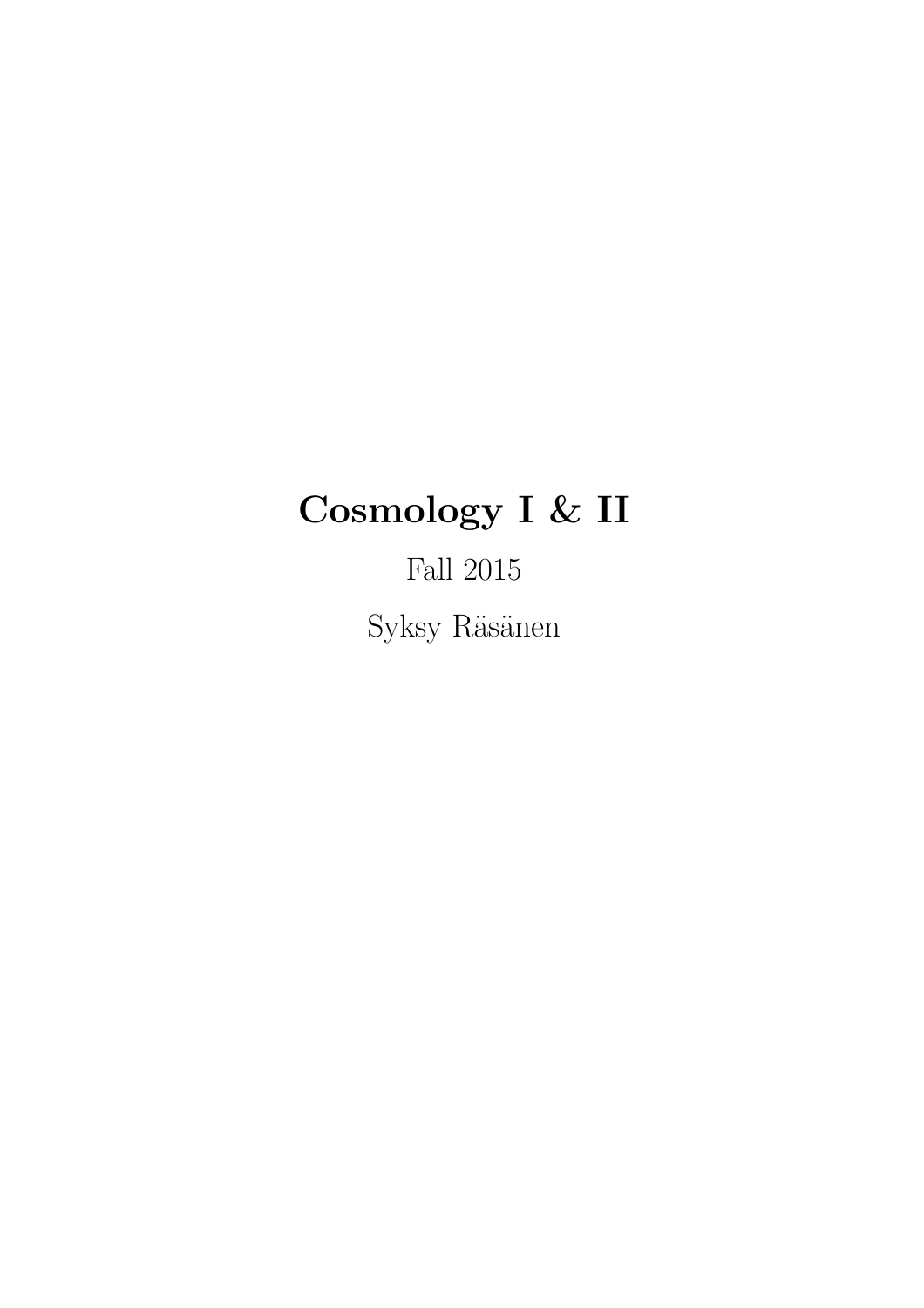# Preface

These are lecture notes for the courses Cosmology I and II at the University of Helsinki. They are closely based on the notes prepared by Hannu Kurki-Suonio, who has lectured this course in the past. (Credit for some figures goes to Elina Keihänen, Jussi Väliviita and Reijo Keskitalo.)

A difficulty in teaching cosmology is that some central aspects rely on rather advanced physics, such as quantum field theory in curved spacetime. Nevertheless, the main applications of these advanced concepts can be discussed in relatively simple terms, so first learning general relativity, quantum field theory and so on in detail is not necessary. Thus only standard bachelor level theoretical physics background (mechanics, special relativity, quantum mechanics, statistical physics) is assumed. The more advanced theories that cosmology relies on are reviewed as part of these notes to the required extent. This means that some results have to be accepted without proper derivation, especially in the later parts.

The course is divided into two parts. In Cosmology I, the universe is discussed in terms of the homogeneous and isotropic approximation (the Friedmann–Robertson– Walker model) and statistical physics. In Cosmology II, deviations from homogeneity and isotropy are discussed. from their origin in cosmic inflation to their later development and impact on the cosmic microwave background.

# 1 Introduction

# 1.1 Overview of modern cosmology

Cosmology is the study of the universe as a whole, its structure, origin and evolution. Cosmology is grounded on observations, many of them astronomical, and laws of physics measured on Earth. These lead naturally to the standard framework of modern cosmology, the hot big bang theory, according to which the universe expands and cools down.

As a science, cosmology has a rare, if not singular, restriction: we can observe only one universe. We cannot do experiments in cosmology, and observations are restricted to a single object: the Universe. We cannot observationally make comparative or statistical studies among many universes (if such a concept even makes sense). Also, we cannot move around our universe, but are restricted to (on cosmological scales) a single point in space and time. As a result, cosmology relies more on model-dependent interpretations than many other branches of physics.

Nevertheless, the last few decades have seen remarkable progress, as a significant body of observational data has become available with modern astronomical instruments. We now have a good observational handle of the overall history of the universe for all times between one second and the present time (the universe is today about 14 billion years old). Theoretically, we understand the evolution of the universe at all times between  $10^{-11}$  s and a few billion years. Important questions remain, in particular about the nature of dark matter, dark energy and the processes of inflation and baryogenesis. In the first part of the course, we will consider dark energy and dark matter, and will look at inflation in the second part. Baryogenesis will be mentioned only in passing.

One historically important observation in support of the big bang theory is the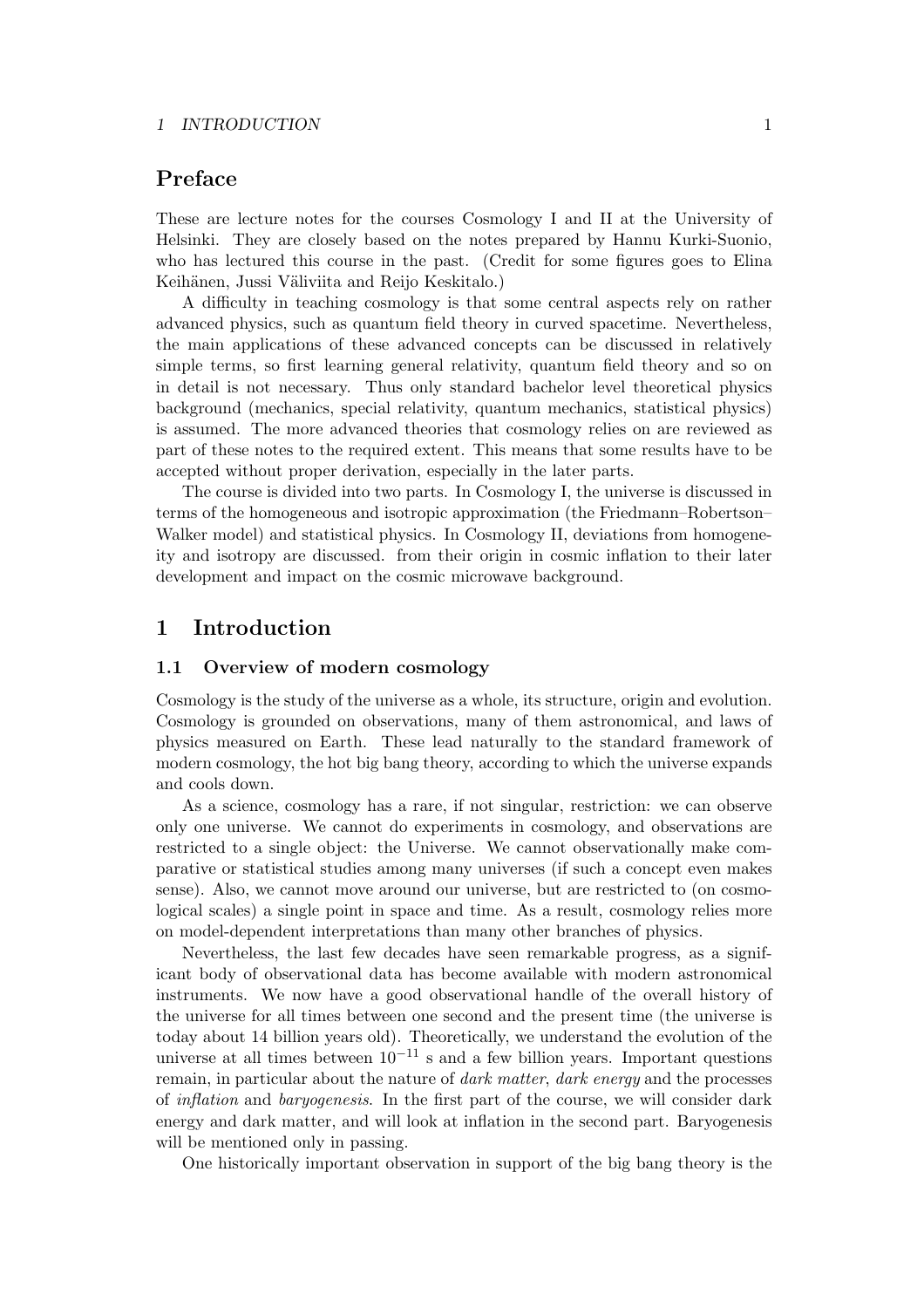redshift of distant galaxies. Their spectra are shifted towards longer wavelengths. The further out they are, the larger the shift. This implies that the galaxies are receding from us; their distance from us is increasing. According to general relativity, this is understood as the expansion of space itself (which is an aspect of the curvature of spacetime), not as motion of galaxies in space. As space expands, the wavelength of the light travelling through it is stretched.

The expansion appears to be uniform over large scales. While there are deviations of order unity in the expansion rate on small scales (for example, our galaxy does not expand), the average expansion rate on scales larger than galaxy clustering, 100 Mpc or so, is almost the same everywhere. In homogeneous and isotropic cosmological models, the expansion is simply described by a time-dependent scale factor  $a(t)$ . Starting from the observed present expansion rate,  $H \equiv \dot{a}/a$ , we can use general relativity to calculate  $a(t)$  as a function of time, given our understanding of the physics of the matter content in the universe. (We will discuss this in detail later.) The result is that  $a(t) \to 0$  and the density of the universe  $\rho \to \infty$ about 14 billion years ago. At this singularity, time and space begin, and we can choose it as the origin of the time coordinate,  $t = 0$ . However, we do not expect general relativity, which governs the evolution of spacetime, nor the Standard Model of particle physics, which governs the behaviour of matter, to be applicable at extremely high energy densities. At the so called *Planck density*,  $\rho_{\text{Pl}} \sim 10^{97} \text{kg/m}^3$ , at the latest, quantum gravitational effects are expected to be large. To describe the earliest times, the Planck era, we would need a theory of quantum gravity, which we do not have.<sup>1</sup> At present we don't know what happened at  $t = 0$  or in its immediate vicinity at the Planck time  $10^{-42}$  s. It seems likely that a major breakthrough in our understanding of physics is required before we can make any definite statements about that primordial era.

Thus, the big bang theory does not actually apply all the way to the beginning of time and a "big bang". Rather, it is a valid description of the history of the universe starting from some early time when the universe was very  $hot<sup>2</sup>$ , very dense, and expanded rapidly. The universe was at early times filled with an almost homogeneous "soup" of particles which was in thermal equilibrium for a long time. We can therefore describe the state of the early universe with a small number of thermodynamic variables, and this makes the evolution of the universe calculable.

The fact that the scale factor tends to zero at early times does not imply that the universe would have started from a point. The part of the universe which we can observe today was indeed very small at very early times, possibly smaller than 1 mm in diameter at the earliest times that can be sensibly discussed within the big bang framework. And if the inflationary scenario is correct, it would have been much smaller than that before inflation. However, the universe extends beyond what can be observed today (beyond our *horizon*), and may even be infinite. In the current cosmological models, if the universe is infinite, it has been always been

<sup>&</sup>lt;sup>1</sup> String theory is a candidate for the theory of quantum gravity, and applying it to the early universe is an active area of research. However, we do not have a complete formulation of the theory, and it is not known whether string theory is correct, so its applications are necessarily rather speculative.

<sup>&</sup>lt;sup>2</sup>The realisation that the early universe must have had a high temperature did not come immediately after the discovery of the expansion. The results of big bang nucleosynthesis and the discovery of the cosmic microwave background –which we will discuss in some detail– however provided convincing evidence that the early universe was hot.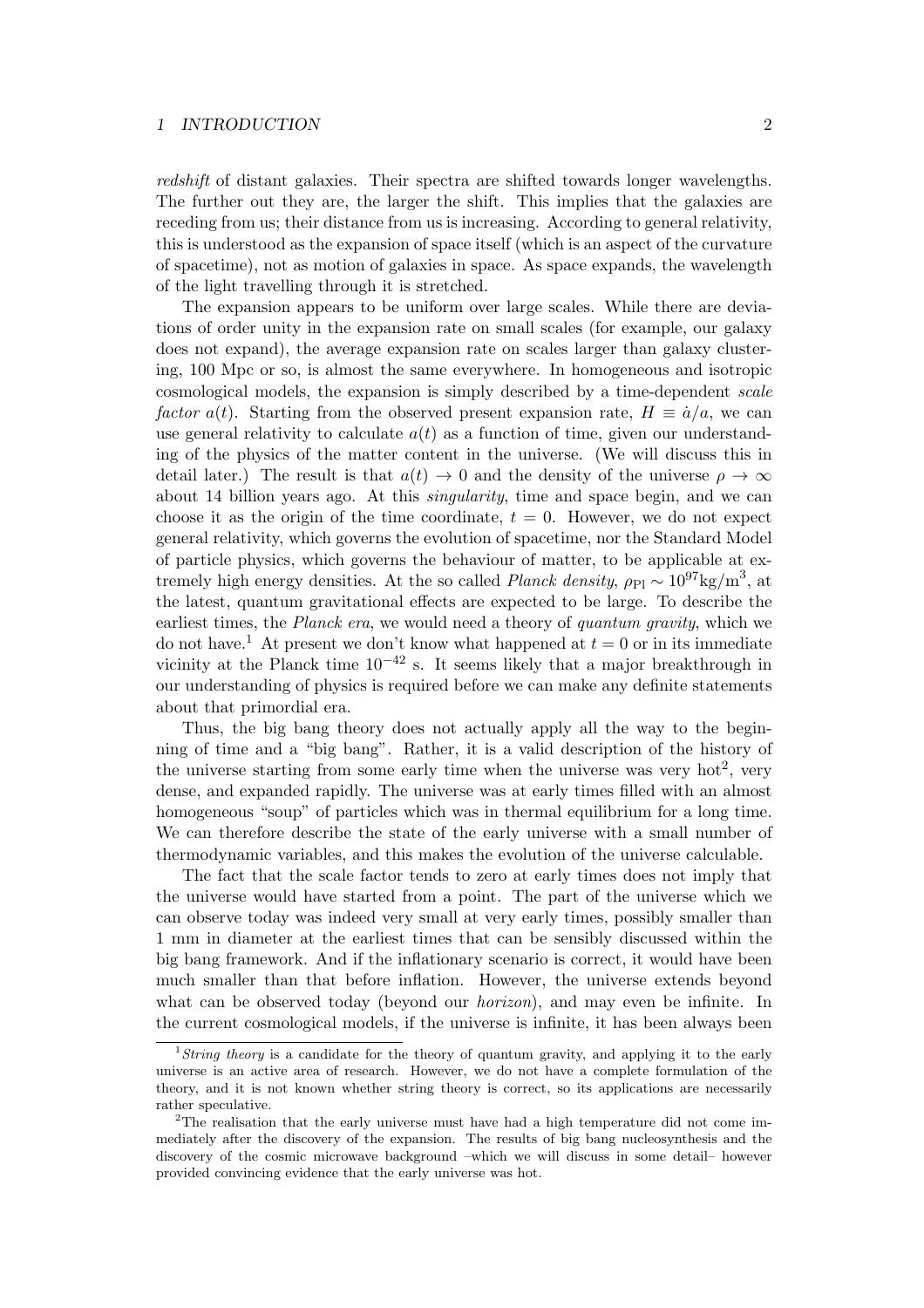infinite, except at the moment  $t = 0$ , when the size is not defined. (We do not know, theoretically or observationally, whether the universe is finite or infinite.)

As the universe expands, it is not expanding into some space "around" the universe. The universe by definition consists of all space: as the universe expands, the volume of space grows. (In the case of an infinite universe, it is meaningless to talk about change of the total volume. However, we can say that the volume of any sufficiently large finite portion of the universe grows in time. The disclaimer "sufficiently large" is needed because on small scales, space can collapse, as happens during structure formation, to which we will come later.)

In order to describe behaviour at high temperatures and energies, we need to treat matter in terms of quantum fields rather than classical particles. (In this course, we will skip a lot of particle physics details.) The Standard Model of particle physics is based on the symmetry group  $SU(3)<sub>C</sub> \otimes SU(2)<sub>W</sub> \otimes U(1)<sub>Y</sub>$ . From the viewpoint of the Standard Model, we live today in a low-energy universe, where part of the symmetry of the theory is broken. The "natural" energy scale of the theory is reached when the temperature of the universe exceeds 100 GeV (about  $10^{15}$  K), which was the case when the universe was younger than  $10^{-11}$  s. Then the primordial soup of particles consisted of free massless fermions (quarks and leptons) and massless gauge bosons mediating the interactions (colour and electroweak) between these fermions. The standard model also includes a particle called the Higgs boson, which was discovered in  $2012^3$ .

The Higgs field is responsible for breaking the electroweak symmetry. This is one of the phase transitions in the early universe. In the electroweak (EW) phase transition the electroweak interaction splits into two separate interactions<sup>4</sup>: 1) the weak interaction mediated by the massive gauge bosons  $W^{\pm}$  and  $Z^{0}$ , and 2) the electromagnetic interaction mediated by the massless gauge boson  $\gamma$ , the photon. Fermions and W and Z bosons get their masses in the EW phase transition (with the possible exception of the neutrinos, the origin of their masses is not clear). The mass is due to the interaction of the particle with the Higgs field. The EW phase transition took place when the universe cooled below the critical temperature  $T_c \sim 100 \text{ GeV}$  of the phase transition at  $t \sim 10^{-11} \text{ s}.$ 

Another phase transition, the QCD phase transition, or the quark-hadron transition, took place at  $t \sim 10^{-5}$  s. The critical temperature of the QCD phase transition is  $T_c \sim 150$  MeV. Quarks, which had been free until this time, formed hadrons: baryons (which contain three quarks), e.g. the nucleons n and p, and mesons (which contain a quark and an antiquark), e.g.  $\pi$  and K. The matter filling the universe was converted from a quark-gluon plasma to a hadron gas. (All mesons and most baryons are unstable with rather short lifetimes, so only protons and neutrons remain at late times.)

The order of the electroweak phase transition depends on the particle physics on those scales. In the Standard Model, the transition is very smooth. In fact, the expression phase transition is a misnomer, both in the electroweak and QCD

<sup>3</sup>CERN announced the discovery of a new particle consistent with the Higgs boson on July 4, 2012. Many theoretical physicists felt confident already at the time that it is the Higgs particle, but it was officially labeled the Higgs only on March 14, 2013.

<sup>&</sup>lt;sup>4</sup>More accurately, the interaction before the symmetry breaking had the two parts  $SU(2)_W \otimes$  $U(1)<sub>Y</sub>$ , and after the symmetry breaking the broken weak interactions and the unbroken electromagnetic symmetry have parts of both.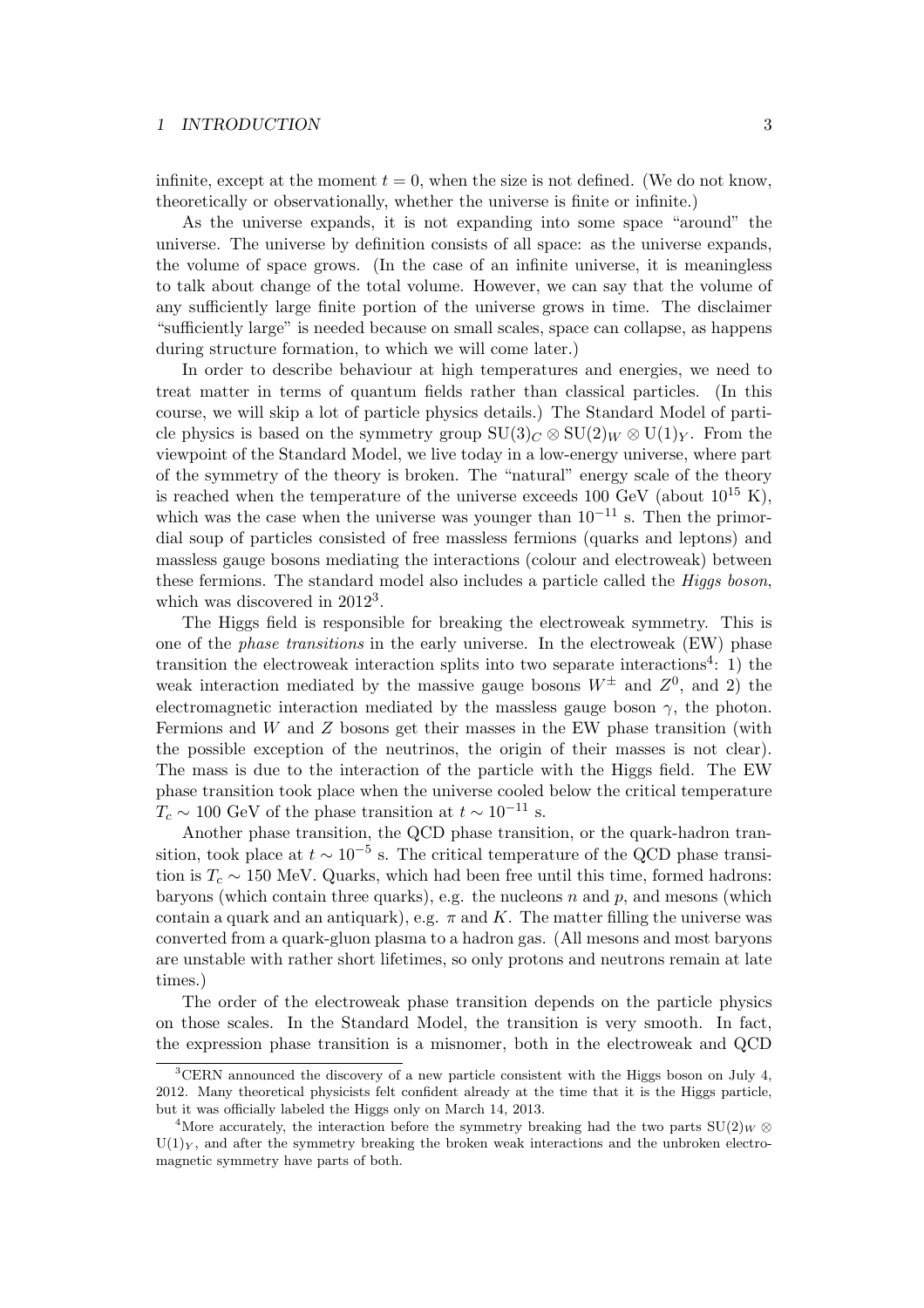case, because the transition is a smooth cross-over and not a phase transition at all. However, in extensions of the Standard Model, there can be a first order electroweak phase transition (so the two phases have different energy densities at the critical temperature), in which case it proceeds through the formation of bubbles of the new phase. The phase transition can then have interesting effects, and baryogenesis, the generation of the observed matter-antimatter asymmetry in baryons, may occur in that process.

For every type of particle there is a corresponding antiparticle, which has the same properties (e.g. mass and spin) as the particle, except for charges (like the electric charge or colour charge), which have the opposite sign. Particles that do not have any charges, such as photons, are their own antiparticles. At high temperatures,  $T \gg m$ , where m is the mass of the particle, particles and antiparticles are constantly created and annihilated in various reactions, and there is roughly the same number of particles and antiparticles. When  $T \ll m$ , particles and antiparticles may still annihilate each other (and decay, if they are unstable), but there is no more thermal production of particle-antiparticle pairs. As the universe cools, heavy particles and antiparticles therefore annihilate each other, so that their number density decreases rapidly. The annihilation reactions produce lighter particles and antiparticles. If the universe would originally have had an equal number of particles and antiparticles, only photons and neutrinos (of the known particles) would be left over today in any significant quantity. The presence of matter today indicates that in the early universe there must have been slightly more nucleons and electrons than antinucleons and positrons, and this excess was left over. The lightest known charged massive particle is the electron, so the last annihilation event was the electron-positron annihilation which took place when  $T \sim m_e \sim 0.5$  MeV and  $t \sim 1 \text{ s}^{5}$ . After this the only remaining antiparticles were the antineutrinos, and the primordial soup consisted of a large number of photons (who are their own antiparticles) and neutrinos (and antineutrinos) and a smaller number of "left-over" protons, neutrons, and electrons. (Dark matter is left out of this story; in typical dark matter models, there are an equal number of dark matter particles and antiparticles in the late universe. We will come back to this later.)

When the universe was a few minutes old,  $T \sim 100$  keV, protons and neutrons formed nuclei of light elements. This process is known as Big Bang Nucleosynthesis (BBN), and it produced about 75% (of the total mass in ordinary matter)  ${}^{1}H$ , 25% <sup>4</sup>He,  $10^{-4}$  <sup>2</sup>H,  $10^{-4}$  <sup>3</sup>He, and  $10^{-9}$  <sup>7</sup>Li. (Heavier elements were formed much later, in stars.) At this time matter was completely ionized, all electrons were free. In this plasma the mean free path of a photon was short and the universe was opaque.

The universe became transparent when it was about 400 000 years old. At a temperature  $T \sim 3000 \text{ K } (\sim 0.25 \text{ eV})$ , electrons and nuclei formed neutral atoms, and the photon mean free path became longer than the radius of the observable universe. This event is called recombination. (This name, taken from thermodynamics, is misleading, since this is actually the first time ever when electrons and nuclei combine.) Since recombination the primordial photons have been travelling through space almost without scattering. We can observe them today as the cosmic microwave background (CMB). The CMB is like a photograph of the universe at 380

 $5$ Neutrinos also have very small masses. However, at temperatures less than the neutrino mass, the neutrino interactions are so weak that the neutrinos and antineutrinos cannot annihilate each other. It is also possible that neutrinos are their own antiparticles, like photons.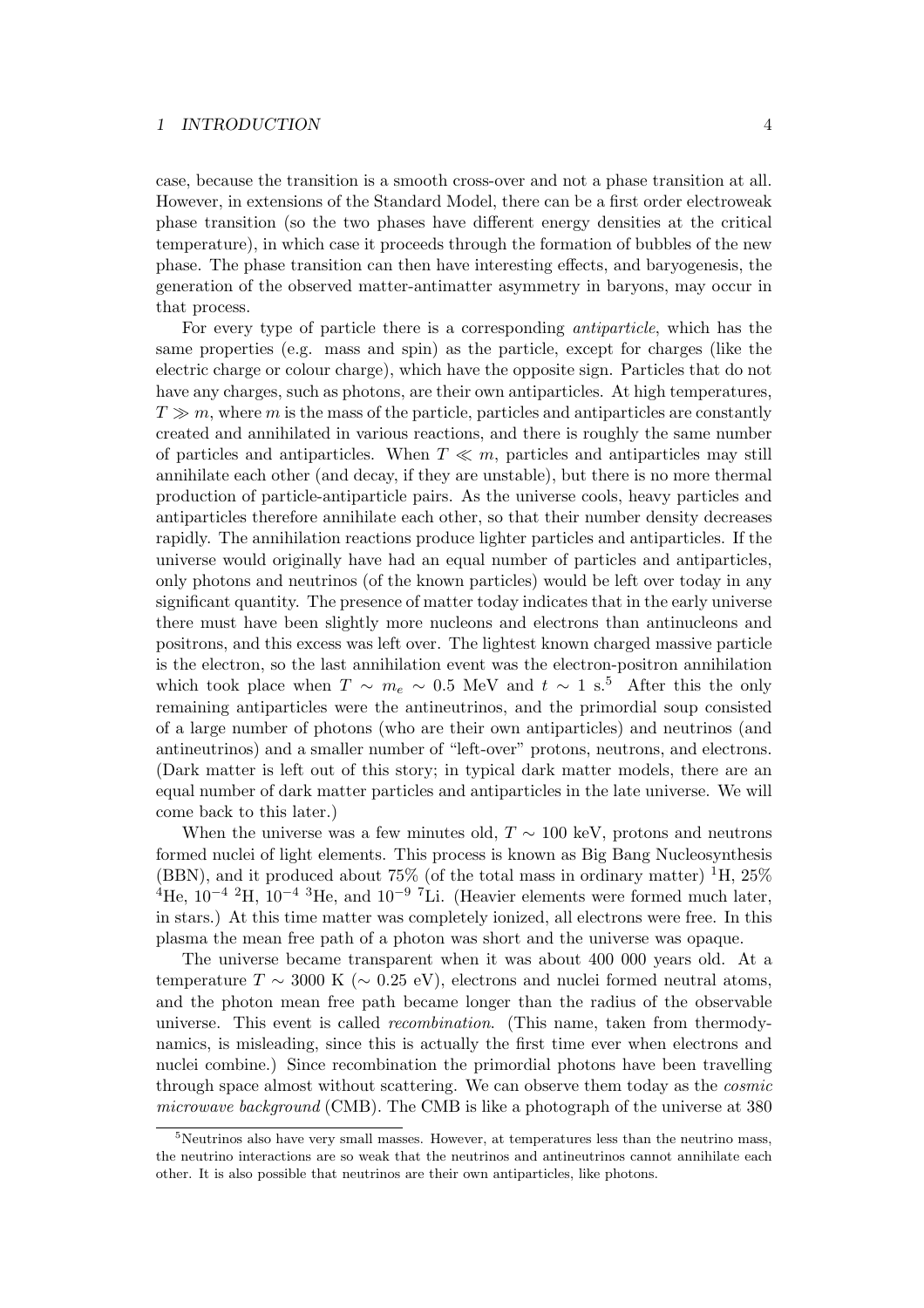000 years of age, modified by its passage to us through 13 billion years.

From the CMB we learn that the early universe was locally very homogeneous and isotropic, unlike the present universe, where matter has accumulated into stars, galaxies, clusters, filaments and superclusters. (The distribution of structures in the late time universe is statistically homogeneous and isotropic, but there are large local variations.) The density variations in baryonic matter and photons were of the order  $10^{-5}$ ,<sup>6</sup> and we see these as small intensity variations of the CMB (the CMB anisotropy). Due to gravity, slight overdensities in the matter grew in time, and eventually they formed galaxies. This process is called cosmological structure formation. Galaxies are not evenly distributed in space but form various structures, galaxy groups, clusters (large gravitationally bound groups), superclusters, filaments, and walls, separated by large, relatively empty voids. Observations of this present-day large scale structure of the universe form a significant body of data, which our cosmological theories are able to explain in detail.

There are two parts to structure formation:

1. The origin of the primordial density fluctuations, the "seeds of galaxies". The scenario that has been most successful in explaining the observed properties of the primordial fluctuations is cosmic inflation, which probably occurred much before the EW phase transition. We will discuss inflation in the second part of the course and we will calculate how primordial perturbations are generated from quantum fluctuations.

2. The growth of fluctuations in time. The growth is due to gravity, and it depends on the composition and amount (average density) of matter, as well as the way the universe expands.

One of the main problems in cosmology today is that most of the matter and energy content of the universe appears to be in some unknown forms, called *dark* matter and dark energy. The dark matter issue dates back to 1930s, and the dark energy problem arose in the 1990s.

From the motions of galaxies we can deduce that the matter we can directly observe as stars, "luminous matter", is just a small fraction of the total mass which affects the galaxy motions through gravity. The rest is dark matter, something that we observe only via its gravity. There are also many other lines of evidence for dark matter, including the structure of the CMB anisotropies, the pattern of large-scale structure and the motions of galaxies and gas in clusters and gravitational lensing.<sup>7</sup>

We do not know what most of this dark matter is. A small part of it is just ordinary, baryonic, matter, which consists of atoms just like stars, but does not shine enough for us to notice it. Possibilities include planet-like bodies in interstellar space, "failed" stars (too small,  $m < 0.07m_{\odot}$ , to ignite thermonuclear fusion) called brown dwarfs, old white dwarf stars, and tenuous intergalactic gas. In large clusters of galaxies the intergalactic  $\text{gas}^8$  is so hot that we can observe its radiation. Thus

 $6$ There were larger density variations in dark matter. The amplitude depends on the scale, but for relevant cosmological scales they were of the order  $10^{-3}$  – we will come to this later.

<sup>&</sup>lt;sup>7</sup>Since all evidence for dark matter comes from its gravitational effect, it might in principle be possible to explain the observations without dark matter by modifying the laws of gravity instead. However, fitting all the different observations requires resort to rather baroque models, whereas dark matter explains several observations via one simple hypothesis. Many cosmologists consider the existence of dark matter as an established fact.

 ${}^{8}$ This gas is ionized, so it should more properly be called *plasma*. Astronomers, however, often use the word "'gas" also for ionized matter.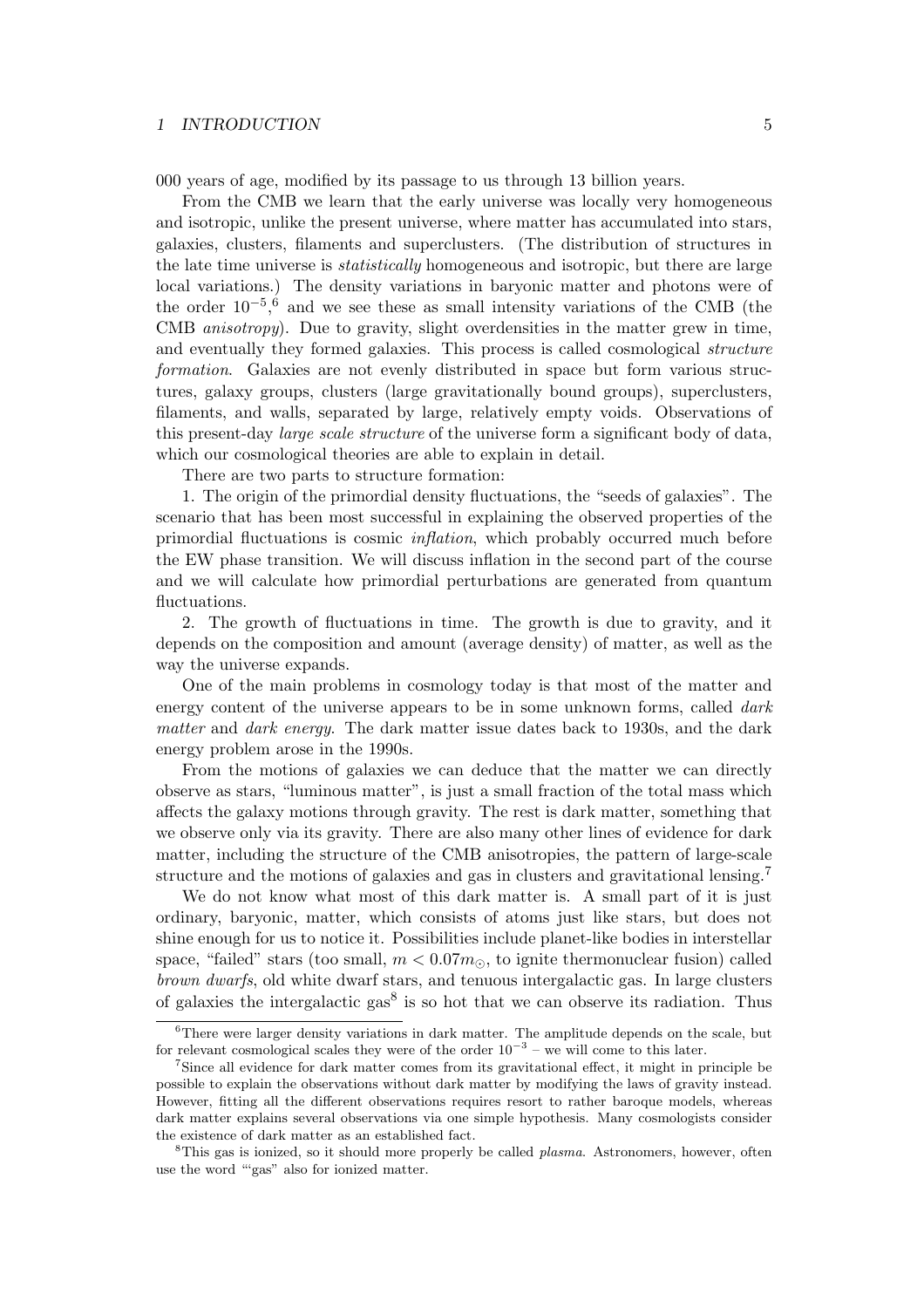its mass can be estimated and it turns out to be several times larger than the total mass of the stars in the galaxies. We can infer that in other parts of the universe, where this gas would be too cold to be observable from here, also contain significant amounts of thin gas, which is apparently the main component of *baryonic dark* matter.

However, we can estimate from BBN and the CMB anisotropies the total amount of baryonic matter, and it is not nearly enough to solve the whole dark matter problem. Most of the dark matter is non-baryonic, meaning that it is not made out of protons and neutrons<sup>9</sup>. The only non-baryonic particles in the standard model of particle physics that could act as dark matter are neutrinos. If they had suitable mass,  $\sim 1$  eV, neutrinos left over from the early universe would have sufficient mass density to be a significant dark matter component. However, producing the structures seen in the universe requires most of the dark matter to have different properties than neutrinos have. Technically, most of the dark matter must be "cold" or "warm", instead of "hot". These terms refer to the dynamics of the particles making up the matter, and do not specify the details of the particles. The difference between hot dark matter (HDM) and cold dark matter (CDM) is that HDM is made of particles whose velocities were large when structure formation began, but CDM particles had small velocities. Neutrinos with  $m \sim 1$  eV, would be HDM. Dark matter between the two alternatives is called *warm dark matter* (WDM), and it is still observationally allowed. As the Standard Model does not contain particles that could explain all of the dark matter, it appears that most of the matter in the universe is made out of some unknown particles.

Usually, the term "dark matter" is used to refer only to non-baryonic dark matter, and often neutrinos are also excluded, so that "dark matter" refers only to the unknown, exotic part of the matter that is not observed via light.

Particle physicists have independently come to the conclusion that the Standard Model is not the final word in particle physics. Many proposed extensions of the Standard Model contain suitable dark matter particle candidates (e.g. neutralinos, technibaryons, axions, right-handed neutrinos). Their interactions have to be rather weak to explain why they have not been detected so far, which imposes constraints on models of particle physics. Dark matter thus presents one area where the physics of the very small and the very large overlap.

The situation of *dark energy* is different. While cosmologists consider dark matter quite natural, many of them find dark energy puzzling. The increasing breadth and precision of cosmological observations has made it possible to determine the distance scales and the expansion of the universe accurately. In the context of the homogeneous and isotropic models based on general relativity, a form of matter called dark energy is required to fit these observations. Unlike dark matter, which is clustered, dark energy is relatively uniform in the observable universe. And while dark matter has negligible pressure, dark energy has a large negative pressure. The simplest possibility for dark energy is a *cosmological constant* or *vacuum energy*. High energy physics predicts that the the vacuum has an energy density, but it is difficult to understand the small energy scale ∼ meV that is required to explain the observations. Another possible explanation is modification of the law of gravity at

<sup>&</sup>lt;sup>9</sup>And electrons. Although electrons are not baryons (they are leptons), cosmologists refer to matter made out of protons, electrons, and neutrons as "baryonic". Electrons are anyway so light that their contribution to the total mass is tiny.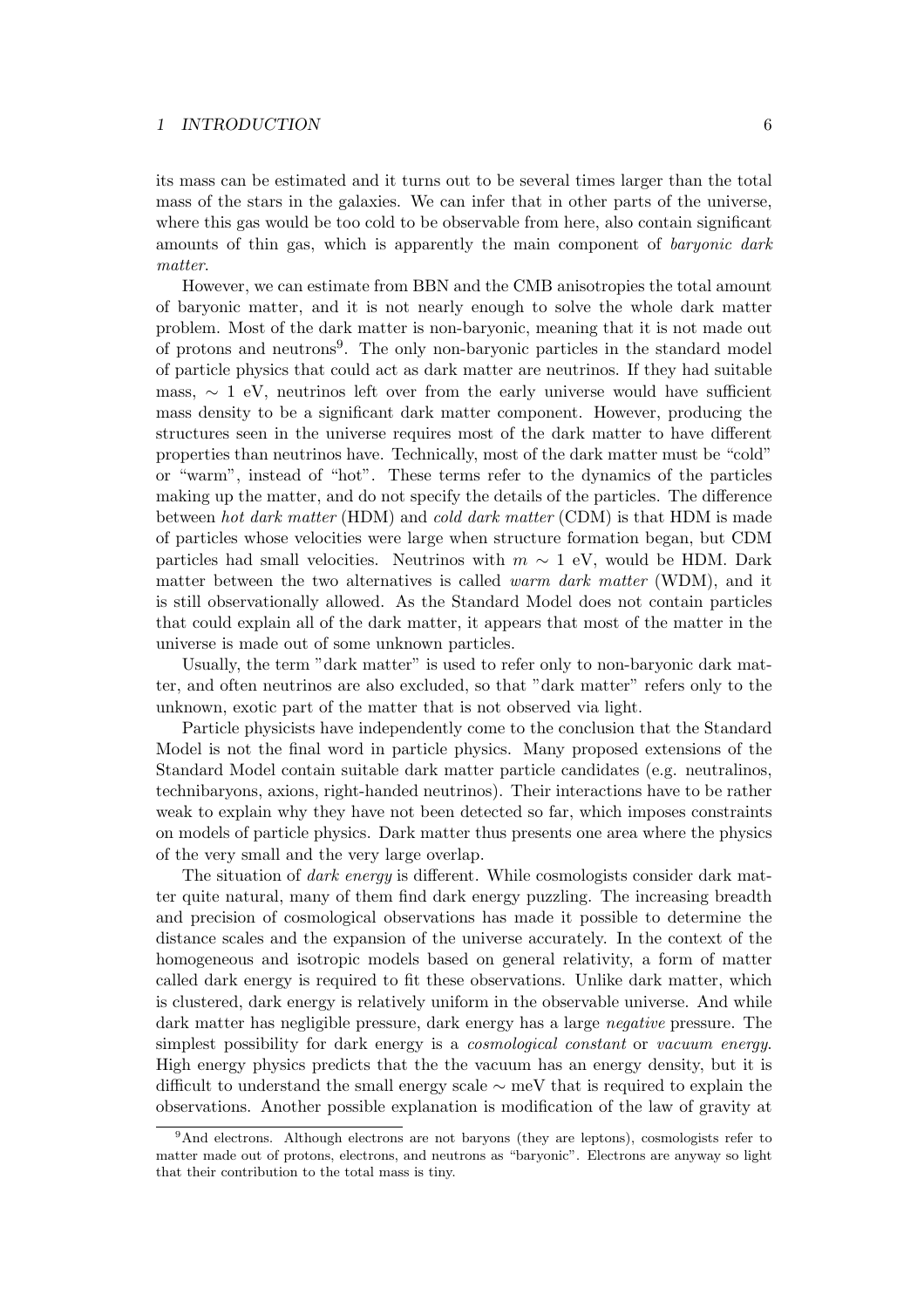large distances. In the dark energy case, this is less difficult than for dark matter, as the only observable effect of dark energy is to increase the expansion rate of the universe at late times, whereas the effect of dark matter is seen in various physical systems on different scales and in different eras of the universe. Nevertheless, constructing models that would explain the observations on large scales while being consistent with the precision tests of general relativity in the solar system has proven to be difficult (apart from the cosmological constant). This remains an active area of research. The third possibility is that the homogeneous and isotropic approximation is not good enough at late times due to the formation of non-linear structures. Studying this possibility is difficult, because it requires dealing with non-perturbative general relativity in the complex setting of cosmological structure formation.

# 1.2 Units and terminology

**Natural units.** We use natural units in which  $c = \hbar = k_B = 1$ .

 $c=1$ 

The theory of relativity unifies space and time into a single concept, the spacetime. It is thus natural to use the same units for measuring spatial distance and time. Since the (vacuum) speed of light is  $c = 299\,792\,458\,\mathrm{m/s}$ , we set  $1 \mathrm{s} \equiv 299\,792\,458$ m, so that  $c = 1$  and 1 second  $= 1$  light second and 1 year  $= 1$  light year. Velocity is thus a dimensionless quantity, and smaller than one for massive objects. Energy and mass have the same dimension and the relation between mass  $m$  and energy E for free particles  $E^2 = m^2c^4 + p^2c^2$  is simply  $E^2 = m^2 + p^2$ , where p is particle momentum.

 $k_B = 1$ 

Temperature T is a parameter that describes a thermal equilibrium distribution. The formula for the occupation number of energy level  $E$  includes the exponential form  $e^{\beta E}$ , where  $\beta = 1/(k_B T)$ . The only function of the Boltzmann constant,  $k_B = 1.3805 \times 10^{-23} \text{J/K}$ , is to convert temperature into energy units. We decide to give temperature directly in energy units, so  $k_B$  becomes unnecessary. We define 1  $K = 1.3805 \times 10^{-23}$ J, or

$$
1 \text{eV} = 11600 \text{K} = 1.78 \times 10^{-36} \text{kg} = 1.60 \times 10^{-19} \text{J} \,. \tag{1.1}
$$

Thus  $k_B = 1$ , and the exponential form is just  $e^{E/T}$ .

 $\hbar = 1$ 

The third simplification in the natural system of units is to set the reduced Planck constant to unity,  $\hbar = h/2\pi = 1$ . In SI units we have  $\hbar = 1.054573 \times 10^{-34}$  Js, so in the natural system of units the dimensions of mass and energy are equal to the dimension of  $1/t$ ime or  $1/d$ istance. This is convenient, because the typical time and distance scales of quantum mechanics are associated with particle energy. For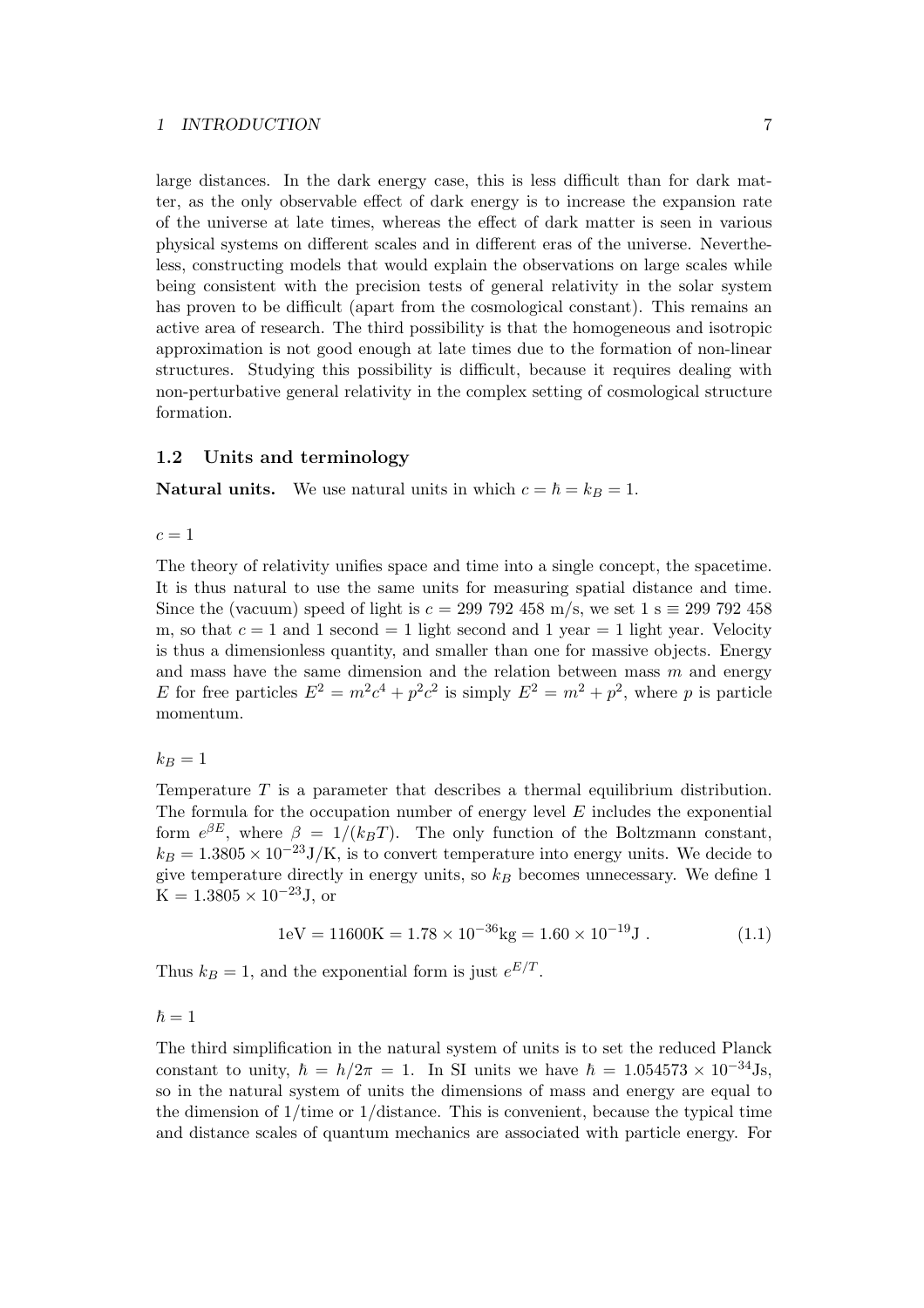example, the energy of a photon  $E = \hbar \omega = \omega$  is equal to its angular frequency. We have

$$
1 \,\mathrm{eV} = 5.07 \times 10^6 \,\mathrm{m}^{-1} = 1.52 \times 10^{15} \,\mathrm{s}^{-1} \,. \tag{1.2}
$$

A useful relation to remember is

$$
\hbar \approx 197 \text{ MeV fm} = 1 , \qquad (1.3)
$$

where we have the energy scale ∼ 100 MeV and length scale 1 fm of strong interactions.

Equations become now simpler and the physical relations more transparent, since we do not have to include the above fundamental constants. However, still have to do conversions among different units because the preferred units used in particle units and cosmology (not to mention astrophysics) are different.

**Astronomical units.** A common unit of mass and energy is the solar mass,  $m_{\odot} =$  $1.99 \times 10^{30}$  kg, and a common unit of length is one parsec, 1 pc = 3.26 light years =  $3.09\times10^{16}$  m. One parsec is defined as the distance from which 1 astronomical unit (AU, the distance between the earth and the sun) forms an angle of one arcsecond, 1".<sup>10</sup> (Astronomers and cosmologists only use light years when talking to outsiders.) A more common scale in cosmology is  $1 \text{ Mpc} = 10^6 \text{ pc}$ , which is roughly the typical distance between galaxies at the present time.

# 1.3 The observable universe

The observations relevant to cosmology are mainly astronomical. The speed of light is finite, and therefore, when we look far away, we also look back in time. The universe has been transparent since the formation of atoms at about 380 000 years, so we can see more than 99.99% of the history of the universe.

The most important channel of observation is the electromagnetic radiation (light, radio waves, X-rays, etc.) coming from space. We also observe charged particles (protons, electrons, nuclei), called cosmic rays, as well as neutrinos. According to theory, there are also gravitational waves going through us, but we have not been able to observe them so far. In addition, the composition of matter in the solar system has cosmological significance.

#### 1.3.1 Redshift and the Hubble law

One of the starting points of modern observational cosmology was the discovery by Lemaître in 1927 and Hubble in 1929 that the *redshifts* of galaxies are proportional to their distance. Redshift refers to the fact that the light is redder (has longer wavelength) when it arrives to us than when it was emitted. This redshift can be determined with high accuracy from spectral lines. These lines are caused by transitions between different energy states of atoms, and thus their original wavelengths

 $10$ One degree is divided into 60 arc minutes, denoted by 60', and one arc minute is divided into 60 arc seconds, denoted by 60".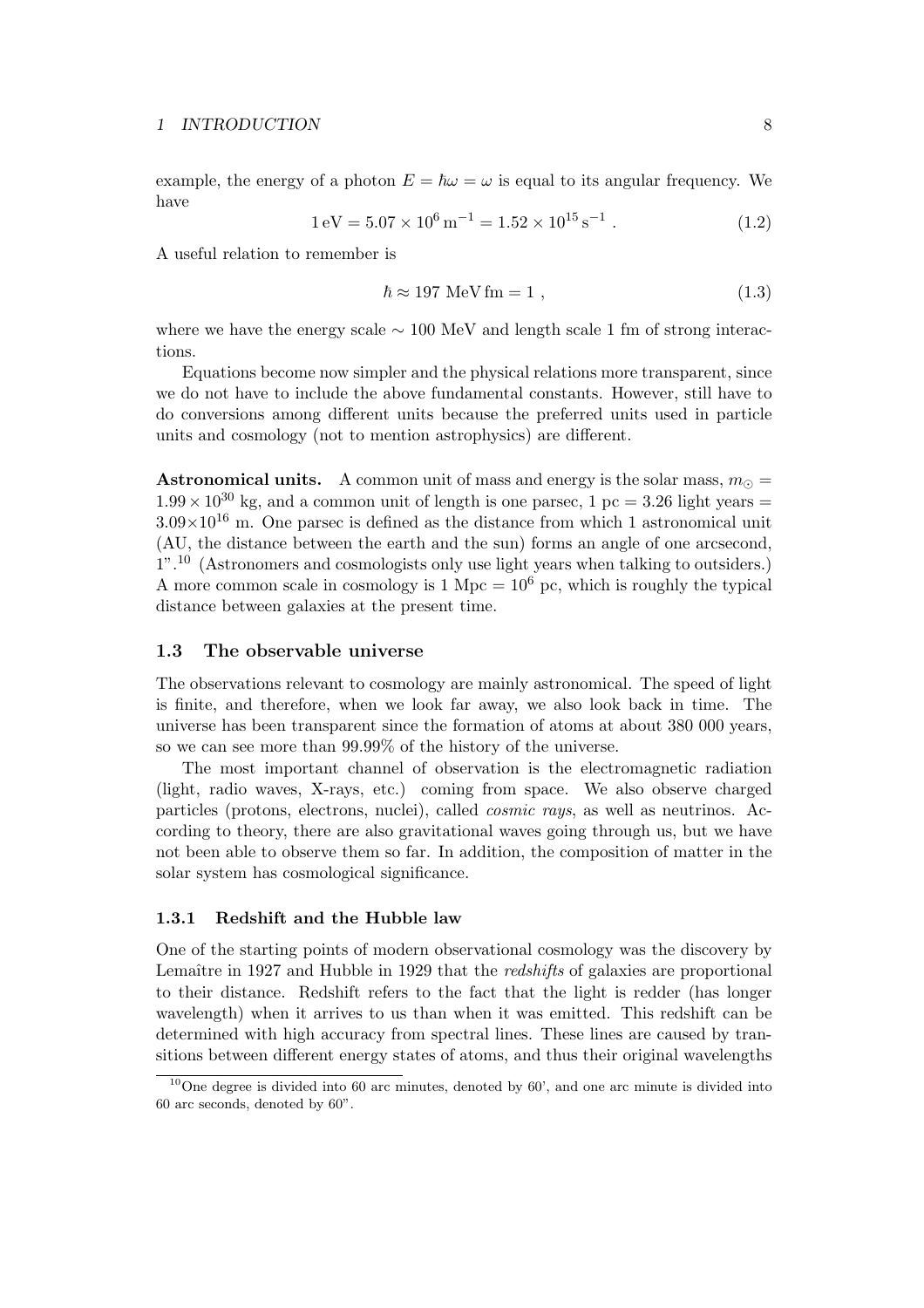$\lambda_0$  can be measured in the laboratory on Earth<sup>11</sup>. The redshift z is defined as

$$
z \equiv \frac{\lambda - \lambda_0}{\lambda_0} \qquad \text{or} \qquad 1 + z = \frac{\lambda}{\lambda_0} \tag{1.4}
$$

where  $\lambda$  is the observed wavelength. The redshift is observed to be independent of wavelength and follows the relation

$$
z = H_0 d \t{1.5}
$$

where d is the distance to the galaxy and z is its redshift. (The speed of light c is set to unity, as noted above.) This relation was first discovered by Lemaître, and it is called the *Hubble law*. The proportionality constant  $H_0$  is correspondingly called Hubble constant. It was introduced, its value was first determined from observations, and it was interpreted as the expansion rate by Lemaître.

While the redshift can be readily determined with high accuracy, it is more difficult to determine the distance d. Measurements of distances in general and the Hubble parameter in particular have been the subject of much work and controversy over decades. Distance determinations used to be exclusively based on the notion of the cosmic distance ladder. This refers to a series of relative distance determinations between more nearby and faraway objects. The first step of the ladder is made of nearby stars, whose absolute distance can be determined from their parallax, their apparent motion on the sky due to our motion around the Sun. The other steps require "standard candles", classes of objects with the same absolute luminosity (radiated power), so that their relative distances are inversely related to the square roots of their "brightness" or apparent luminosity (received flux density). Often several steps are needed, since objects that can be found close by are too faint to be observed from very far away, errors (inaccuracies) accumulate from step to step. Nowadays there are also measurements which do not use the distance ladder, and the value of  $H_0$  is determined to a reasonable accuracy. The latest measurement of  $H_0$  reports the value [1]

$$
H_0 = 72.5 \pm 2.5
$$
 km/s/Mpc.

The error bars are derived from combining three different measurements which are used to anchor the distance ladder. Systematic effects are included, but may be somewhat underestimated. The error represents the range where the real result is with a 68% probability. Doubling the error bar gives the 95% probability range. (Unless otherwise noted, all errors bars correspond to the 68% range.)

There are other observations pointing to around this value (as well as some observations pointing to a somewhat lower value). This uncertainty of the distance scale is reflected in many cosmological quantities. It is customary to give these quantities multiplied by the appropriate power of  $h$ , defined by

$$
H_0 = h \cdot 100 \text{km/s/Mpc.}
$$
 (1.6)

Conservatively, we have  $h = 0.6 \dots 0.8$ .

<sup>11</sup>Assuming that the laws of physics are the same here and at the emission event. Put another way, spectral lines offer a sensitive test of the change of the laws of quantum electrodynamics and nuclear physics in time and space. No deviations from the laws observed on Earth have been found so far.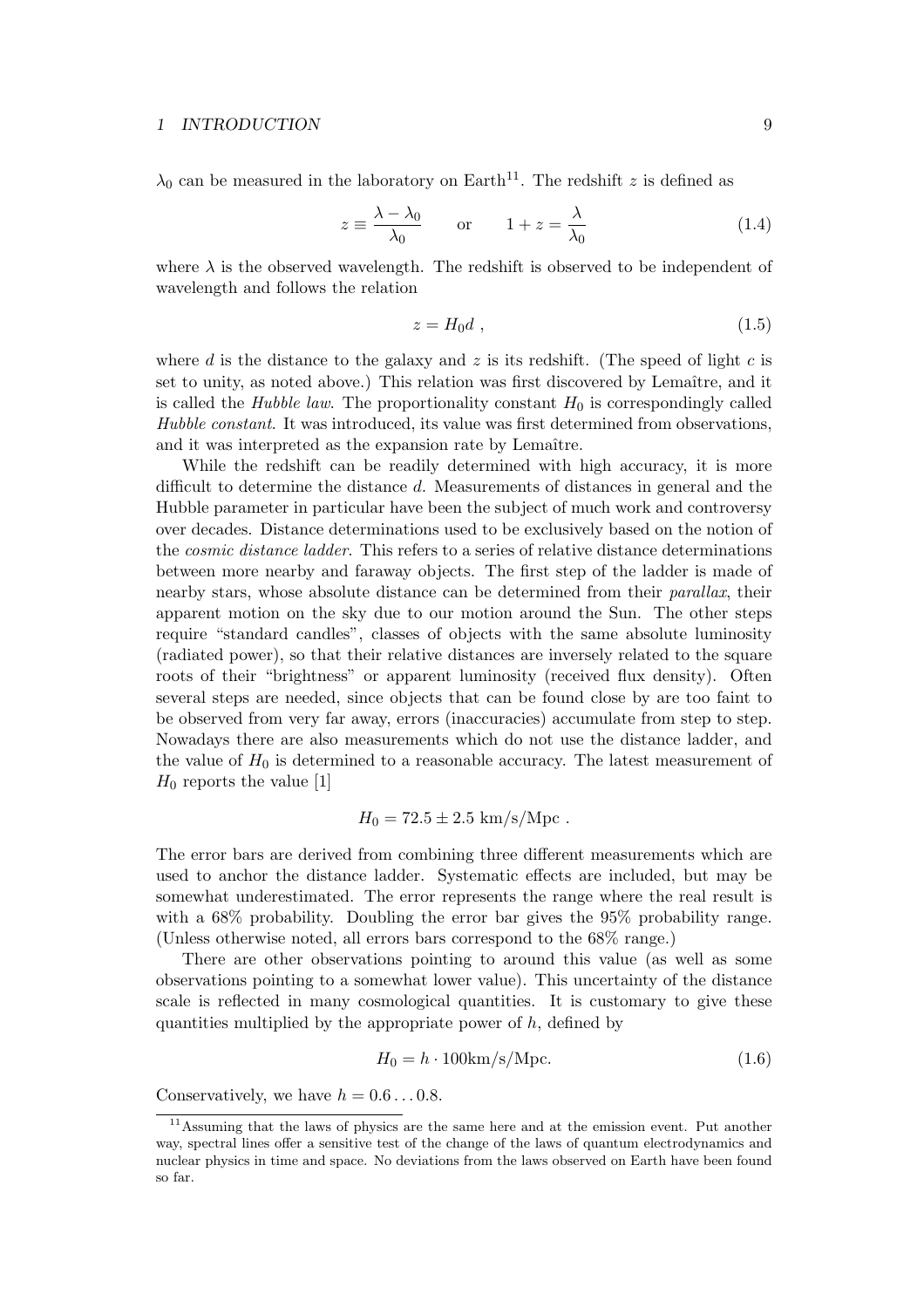For small redshifts  $(z \ll 1)$ , the redshift is often thought of as the Doppler effect due to the relative motion of the source and the observer. The distant galaxies are thus apparently receding from us with the velocity

$$
v = z \tag{1.7}
$$

The further out the galaxies are, the faster they recede from us. Astronomers often report the redshift in units of velocity (by reintroducing c in (1.7),  $z = v/c$ .

However, according to general relativity, movement in space is not the proper way understand the redshift. The galaxies are not actually moving, the distance between the galaxies increases because the space between the galaxies is expanding. We will later derive the redshift from general relativity. It turns out that equations (1.5) and (1.7) hold only at the limit  $z \ll 1$ , and the general result,  $d(z)$ , which relates distance d and redshift  $z$  is more complicated. In particular, the distance reaches a finite value as z goes to infinity – though we should be careful about what we mean by distance! We look at this in detail in the next chapter. The redshift is directly related to the expansion. The easiest way to understand the cosmological redshift is that the wavelength of travelling light expands with the universe. Thus the universe has expanded by a factor  $1 + z$  during the time light travelled from an object with redshift z to us.

The largest observed redshift of a galaxy is  $z = 8.6$  at present. Thus the universe has expanded by a factor of about 10 while the observed light has been on its way. When the light left the galaxy, the age of the universe was only about 600 million years. At that time the first galaxies were just forming. This upper limit in the observations is however not due to there being no earlier galaxies, but rather to the fact that they are so faint due to the large distance. There may be some galaxies with a redshift greater than 10. NASA is building a new telescope, the James Webb Space Telescope<sup>12</sup>, which would be able to observe them.

The expansion rate  $H$  changes on the cosmological timescale. Properly, the time-dependent function  $H(t)$  is called the Hubble parameter, and its present value is called the Hubble constant,  $H_0$ . In cosmology, it is customary to denote present values of quantities with the subscript 0. Thus  $H_0 \equiv H(t_0)$ .

The galaxies are not exactly at rest in the expanding space. Each galaxy has its own *peculiar motion*  $v_{\text{gal}}$ , caused by the gravity of nearby mass concentrations, such as other galaxies. Neighbouring galaxies can fall towards each other, orbit each other and so  $\text{on}^{13}$ .

Thus the redshift of an individual galaxy is the sum of the cosmic and the peculiar redshift.

$$
z = H_0 d + v_{\text{gal}} \qquad \text{(when } z \ll 1) \quad . \tag{1.8}
$$

Usually only the redshift is known precisely. Typically  $v_{\text{gal}}$  is around  $300...500$ km/s. (In large galaxy clusters, where galaxies orbit each other, it can be several thousand km/s; but then one can take the average redshift of the cluster.) For faraway galaxies,  $H_0d \gg v_{\text{gal}}$ . The larger the redshift, the younger the universe was when the light left.

<sup>12</sup>http://www.jwst.nasa.gov

<sup>&</sup>lt;sup>13</sup>Alternatively, we may say that the galaxies remain in place, but there are local deviations in the expansion rate. This is the more natural interpretation from the point of view of general relativity. However, the idea of peculiar velocities is perhaps simpler to understand, as it is closer to Newtonian gravity the way it is usually formulated.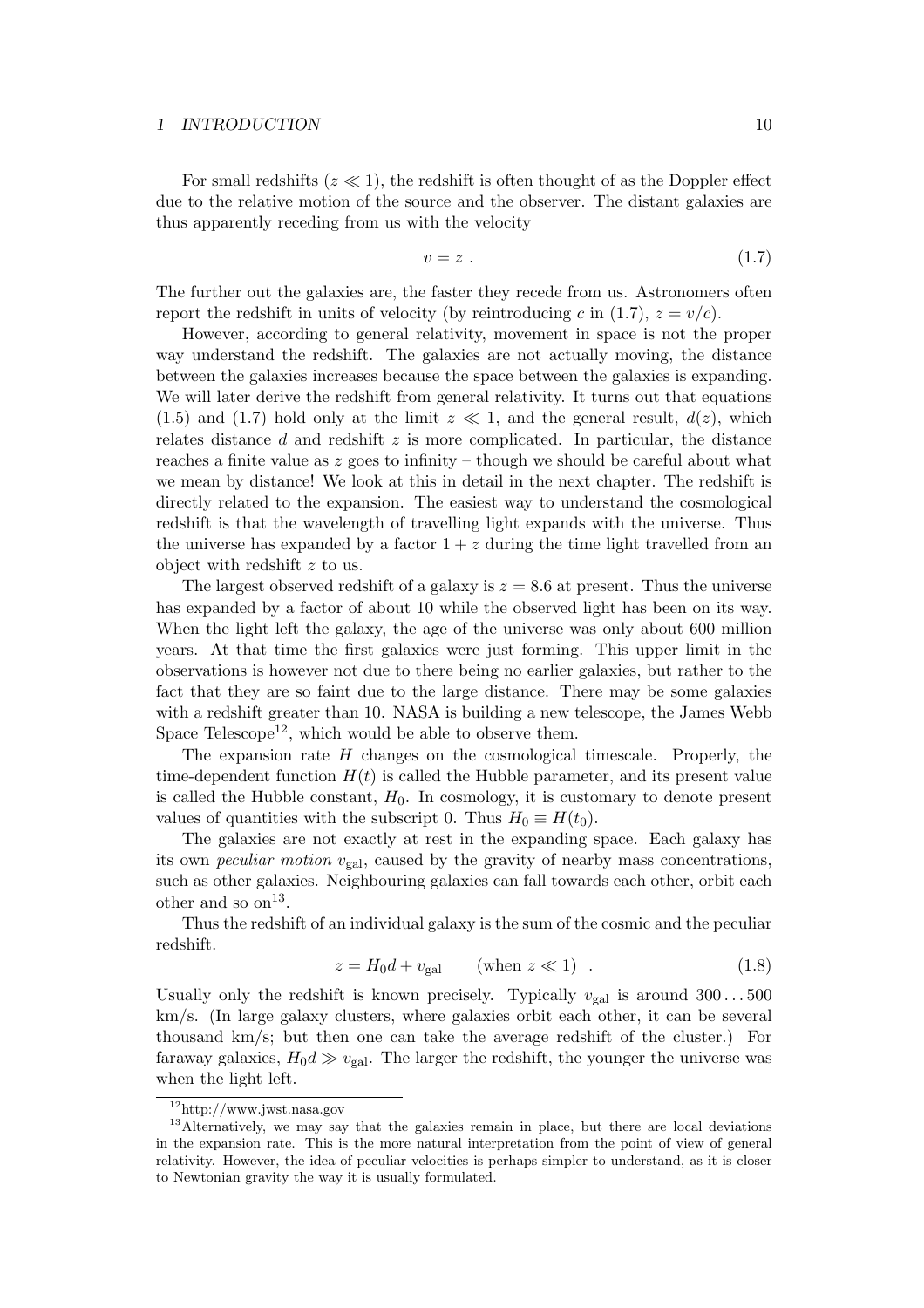#### 1.3.2 The horizon

Because of the finite speed of light and the finite age of the universe, only a finite part of the universe is observable. Our horizon is at the distance from which light has just had time to reach us during the entire age of the universe. Were it not for the expansion of the universe, the distance to this horizon  $r_{\text{hor}}$  would equal the age of the universe, around 14 billion light years (4300 Mpc). Expansion complicates the situation; we will calculate the horizon distance later. For large distances the redshift grows faster than (1.5). At the horizon  $z \to \infty$ , i.e.  $d_{\text{hor}} = d(z = \infty)$ . The universe has been transparent only for  $z < 1090$  (after recombination), so the "practical horizon", i.e. the limit to what we can see, lies already at  $z = 1090$ . The distances  $d(z = 1090)$  and  $d(z = \infty)$  are very close to each other;  $z = 4$  is about halfway from here to the horizon.

Therefore we can only observe a finite region of the universe, enclosed in the sphere with radius  $d_{\text{hor}}$ . The universe can extend to large distances beyond that, and it may even be infinite. Sometimes the word "universe" is used to denote just this observable part of the "whole" universe. Then we can say that the universe contains some  $10^{12}$  galaxies and  $10^{23}$  stars. Over cosmological time scales the horizon recedes and parts of the universe that are beyond our present horizon become observable. (However, if the expansion continues to accelerate as it seems to have done during the past few billion years, the observable region will not grow, and in the distant future galaxies that are now observable will disappear from sight.)

#### 1.3.3 The electromagnetic channel

Consider first the electromagnetic channel of observation. Although interstellar space is transparent (except for radio waves longer than 100 m, which are absorbed by interstellar ionized gas, short-wavelength ultraviolet radiation, which is absorbed by neutral gas and very high-energy gamma rays, which interact with the cosmic microwave background), Earth's atmosphere is opaque except for two wavelength ranges, the *optical window* ( $\lambda = 300-800$  nm), which includes visible light, and the radio window ( $\lambda = 1$  mm–20 m). The atmosphere is partially transparent to infrared radiation, which is absorbed by water molecules in the air; high altitude and dry air favours infrared astronomy. Accordingly, the traditional branches of astronomy are optical astronomy and radio astronomy. Observations at other wavelengths have become possible only during the past few decades, from space (with satellites), at very high altitude in the atmosphere (with planes, rockets and balloons) or very dry regions (such as Antarctica).

From optical astronomy we know that there are *stars* in space. The stars are grouped into galaxies. There are different kinds of galaxies, such as irregular, elliptical, and flat disks or spirals. Our own galaxy (the Galaxy, or Milky Way) is a spiral galaxy. The plane of the disk can be seen (on a dark night) as a faint band –the Milky Way– across the sky.

Notable nearby galaxies and dwarf galaxies are the Andromeda galaxy (M31) and the Magellanic clouds (LMC, Large Magellanic Cloud, and SMC, Small Magellanic Cloud). These are the only other galaxies that are visible to the naked eye. (The Magellanic clouds and the center of the Milky Way lie too far south to be seen from Finland.) The number of galaxies that can be seen with powerful telescopes is many billions.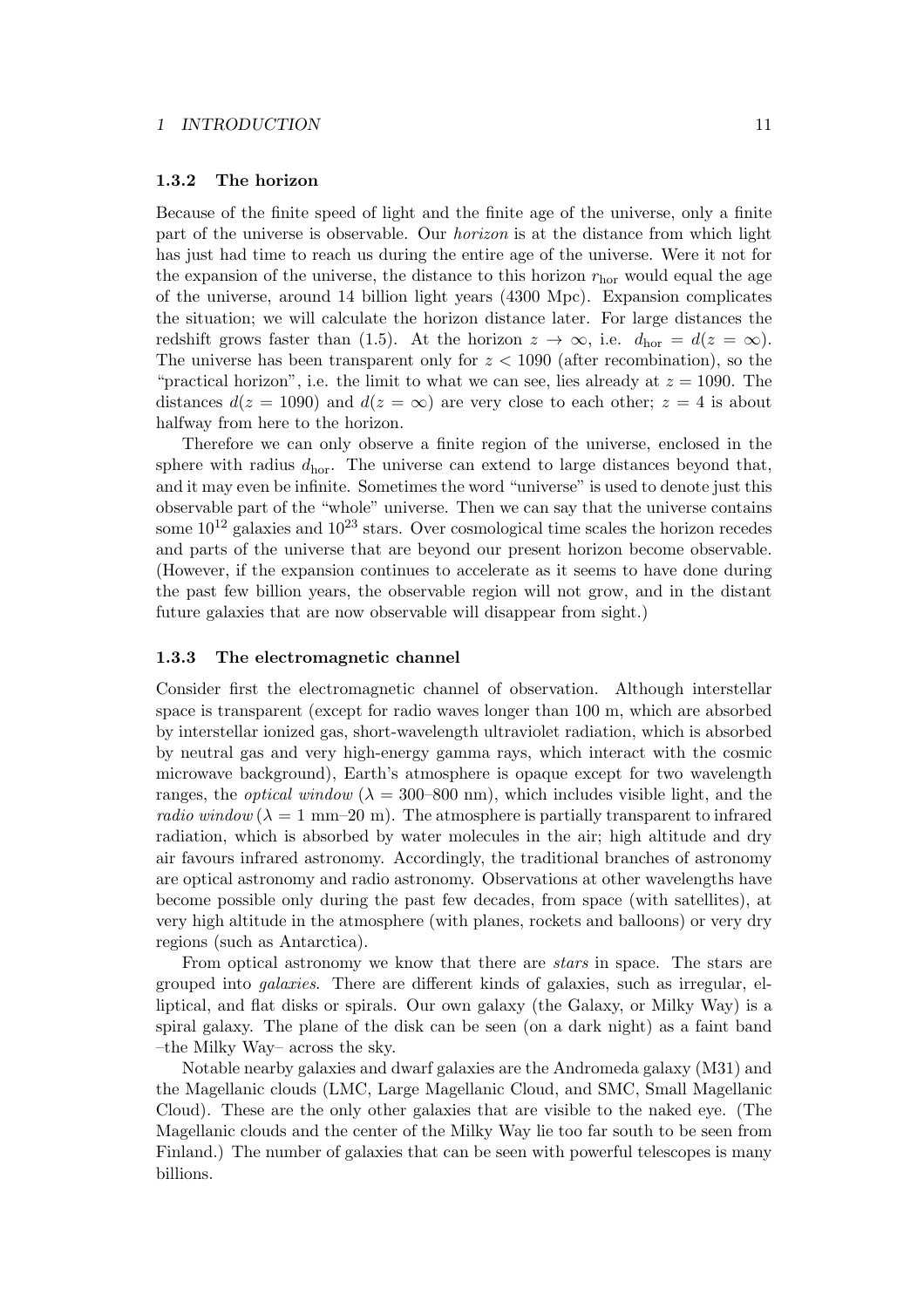Other observable objects include dust clouds, which hide stars behind them, and gas clouds. Gas clouds absorb starlight at certain frequencies, which excite the gas atoms to higher energy states. As the atoms return to lower energy states they emit photons at the corresponding wavelength. Thus we can determine from the spectrum of light what elements the gas cloud is made of. In the same way the composition of stellar surfaces can be determined.

The earliest "cosmological observation" was that the night sky is dark. If the universe were eternal and infinitely large, unchanging and similar everywhere, our eye would eventually meet the surface of a star in every direction, and the entire night sky would be as bright as the Sun. This is called Olbers' paradox.

Optical astronomy and the large scale structure. There is a large body of data relevant to cosmology from optical astronomy. By counting the number of stars and galaxies we can estimate the matter density they contribute to the universe. From the different redshifts of galaxies within the same galaxy cluster we obtain their relative motions, which reflect the gravitating mass within the system. The mass estimates for galaxy clusters obtained this way are much larger than those obtained by counting the visible stars and galaxies in the cluster, pointing to the existence of dark matter.

From the spectral lines of stars and gas clouds we can determine the relative amounts of different elements and their isotopes in the universe.

The distribution of galaxies in space and their relative velocities tell us about the large scale structure of the universe. The galaxies are not distributed uniformly. There are galaxy groups and clusters. Our own galaxy belongs to a small group of galaxies called the Local Group. The Local Group consists of three large spiral galaxies: M31 (the Andromeda galaxy), M33, and the Milky Way, and about 60 smaller galaxies and dwarf galaxies. The local group's diameter is around 3 Mpc. The nearest large cluster is the Virgo Cluster. The grouping of galaxies into clusters is not as strong as the grouping of stars into galaxies. Rather, galaxies are distributed in a complex pattern called the *cosmic web*, which consists of walls, filaments, clusters and voids (low-density regions). Most galaxies are not part of any well defined cluster.

Radio astronomy. The sky looks very different on radio wavelengths than to the naked eye. There are many strong radio sources very far away. These are galaxies which are optically barely observable. They are distributed isotropically, i.e. there are equal numbers of them in every direction, but there are more far away (at  $z > 1$ ) than close by  $(z < 1)$ . The isotropy is evidence of the homogeneity of the universe at the largest scales—there is structure only at smaller scales. The dependence on distance is a time evolution effect in two ways: the radio sources evolve and the volume of the universe evolves. In general, there are more objects at larger distances simply because there is more volume there. However, the evolution in the number counts is not explained only by the change in the volume of the universe, it shows that the radio sources themselves evolve. Some galaxies are strong radio sources when they are young, but become weaker with age by a factor of more than 1000.

Cold gas clouds can be mapped using the 21 cm spectral line of hydrogen. The ground state  $(n = 1)$  of hydrogen is split into two very close energy levels depending on whether the proton and electron spins are parallel or antiparallel (the hyperfine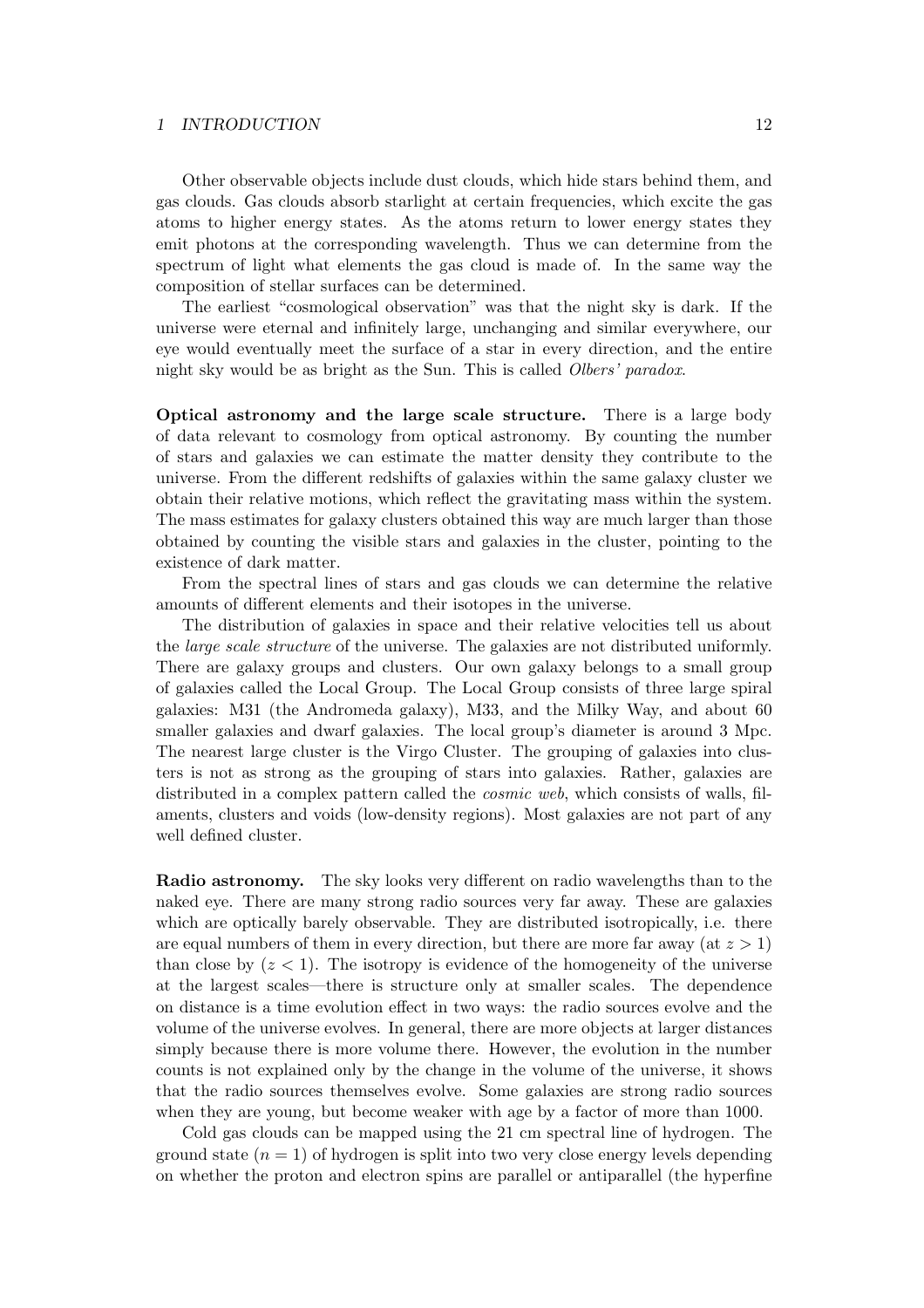structure). The separation of these energy levels, the hyperfine structure constant, is 5.9  $\mu$ eV, corresponding to a photon wavelength of 21 cm, i.e. radio waves. The redshift of this spectral line shows that redshift is independent of wavelength (it is the same for radio waves and visible light), as it should if it is due to the expansion of space.

Cosmic microwave background. At microwave frequencies the sky is dominated by the cosmic microwave background (CMB), which is highly isotropic, i.e. the microwave sky appears to glow uniformly without features, except for very small contrasts. The electromagnetic spectrum of the CMB is the black body spectrum with a temperature of  $T_0 = 2.72548 \pm 0.00057 \text{ K}$  [2]. It follows the theoretical black body spectrum better than anything else we have observed or produced. It is the remnant of a hot state in the early universe, when matter and light were almost homogeneously and isotropically distributed and in thermal equilibrium. The temperature of the CMB falls as  $(1+z)^{-1}$  due to photon redshift, so as the CMB redshift is about 1090, the original temperature was about 3000 K.

The state of a system in thermal equilibrium is determined by a small number of thermodynamic variables, in this case the temperature and chemical potentials (for particles with conserved quantum numbers). The observed temperature of the CMB and the observed density of the present universe allows us to fix the evolution of the temperature and the density of the universe, which then allows us to calculate the sequence of events in the early universe. That the early universe was hot and in thermal equilibrium is a central part of the big gang paradigm, and it is often called the hot dig bang theory to spell this out.

With sensitive instruments a small anisotropy can be observed in the microwave sky. This is dominated by the dipole anisotropy (one side of the sky is slightly hotter and the other side colder), with an amplitude of  $3.346 \pm 0.017$  mK, or  $\Delta T/T_0 =$ 0.0012. This is a Doppler effect due to the motion of the observer, i.e. the motion of our Solar System with respect to the radiating matter at our horizon. The velocity of this motion is  $v = (\Delta T/T_0)c = 369$  km/s, or  $v = 0.00123$  and it is directed towards the constellation of Leo (R.A.  $11^h8^m50^s$ , Dec.  $-6°37'$ ), near the autumnal equinox (where the ecliptic and the equator cross on the sky) [3]. It is due to two components, the motion of the Sun around the center of the Galaxy, and the peculiar motion of the Galaxy due to the gravitational pull of matter concentrations up to 100–200 Mpc away<sup>14</sup>.

When we subtract the effect of this motion from the observations (and look away from the plane of the Galaxy—our Galaxy also emits microwave radiation,

<sup>&</sup>lt;sup>14</sup>Sometimes it is asked whether there is a contradiction with special relativity here—doesn't CMB provide an absolute reference frame? There is no contradiction. The relativity principle just says that the *laws of physics* are the same in the different reference frames. It does not say that systems cannot have reference frames which are particularly natural for that system, e.g. the center-of-mass frame or the laboratory frame. For road transportation, the surface of the earth is a natural reference frame. In cosmology, the CMB gives us a good "natural" reference frame—it is closely related to the center-of-mass frame of the observable part of the universe, or rather, a part of it which is close to the horizon (the last scattering surface). The different parts of the plasma from which the CMB originates are moving with different velocities (part of the 10<sup>-5</sup> anisotropy is due to these velocity variations). If there is something surprising here, it is that these relative velocities are so small, of the order of just a few km/s, reflecting the astonishing homogeneity of the early universe over large scales. We will return to the question of whether these are natural initial conditions when we discuss inflation in the second part of the course.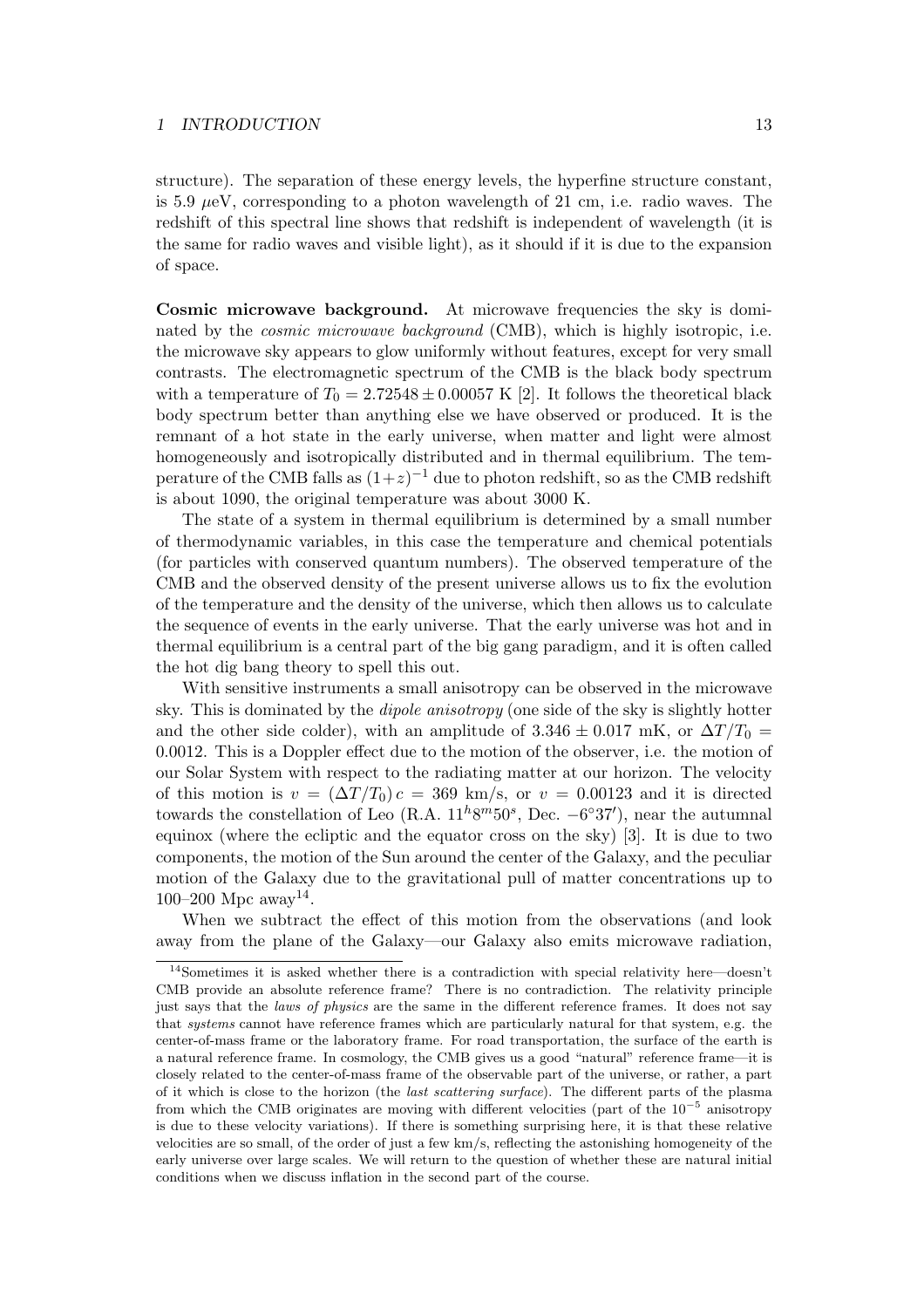but with a non-thermal spectrum) the true anisotropy of the CMB remains, with an amplitude of about  $3 \times 10^{-5}$ , or 80  $\mu$ K.<sup>15</sup> This anisotropy gives a picture of the small density variations in the early universe, the "seeds" of galaxies. Theories of structure formation have to match both the small inhomogeneity of the order  $10^{-5}$ at  $z = 1090$  and the structure observed today  $(z = 0)$ .

Gamma ray bursts and quasars. The highest energy region of the electromagnetic spectrum is occupied by  $\gamma$  rays. Space-based  $\gamma$ -ray observatories have discovered powerful Gamma Ray Bursts (GRB) on the sky. These are short events lasting from a fraction of a second to a few minutes. They are observed about once per day, and are distributed isotropically on the sky. The isotropic distribution suggests that they are at cosmological distances (further out than our own or nearby galaxies). This has been confirmed by the identification of some GRB's with galaxies with high redshifts  $(z > 1)$ . This means that the bursts must have extremely high energies. The longer duration (longer than a second) GRB's appear to be related to particularly powerful supernova events. The shorter duration (less than a second) are possibly due to collisions of neutron stars with each other or with black holes.

Quasars (Quasistellar Objects, QSOs) are the most powerful continuously radiating objects in the universe. Thus the most-distant (earliest) objects observed in the universe are mostly quasars. The highest observed power is about  $10^{41}$  W. At first quasars were considered different from galaxies since they looked like point-like objects. In photographs they looked like stars, but their redshifts revealed their huge distances and thus their huge power outputs. Now better observations have revealed "host" galaxies around several quasars. It has been concluded that quasars are powerfully radiating galactic nuclei, and are related to some more close-by galaxies (Seyfert galaxies), whose nuclei are also fairly powerful sources of radiation. Together these objects are called Active Galactic Nuclei (AGN). Quasars are powerful sources at many different wavelengths (radio, optical, X-ray). Some of them belong to the radio sources mentioned earlier, others are radio quiet. There are more quasars at large distances (in the past,  $z > 1$ ) than nearer to us (later,  $z < 1$ , because quasars grow fainter as they age; they become normal quiet galaxies.

The power source of an AGN is thought to be a very large black hole (with  $m = 10<sup>8</sup>M<sub>o</sub>$  or so) at the center of the galaxy, into which surrounding matter is falling. As it approaches the hole, this matter is heated up and begins to radiate. AGN's quiet down over cosmological time scales as the black hole gradually cleans up the surrounding regions.

# 1.3.4 Cosmic rays

Cosmic rays are protons, electrons, and nuclei coming from space. Some of them have extremely high energies, some above  $10^{20}$  eV (in the laboratory frame; in the center-of-mass frame the energy is of the order  $10^{15}$  eV). These energies are higher than what can be reached in particle accelerators (LHC reaches  $\sim 10^{13}$  eV). It is thought that cosmic rays originate from supernovae (exploding stars). Since they are charged particles their paths are warped by galactic magnetic fields, so their arrival direction does not point towards their origin. The cosmic rays are about

<sup>&</sup>lt;sup>15</sup>These numbers refer to the standard deviation of the CMB temperature on the sky. The hottest and coldest spots deviate some 4 or 5 times this amount from the average temperature.